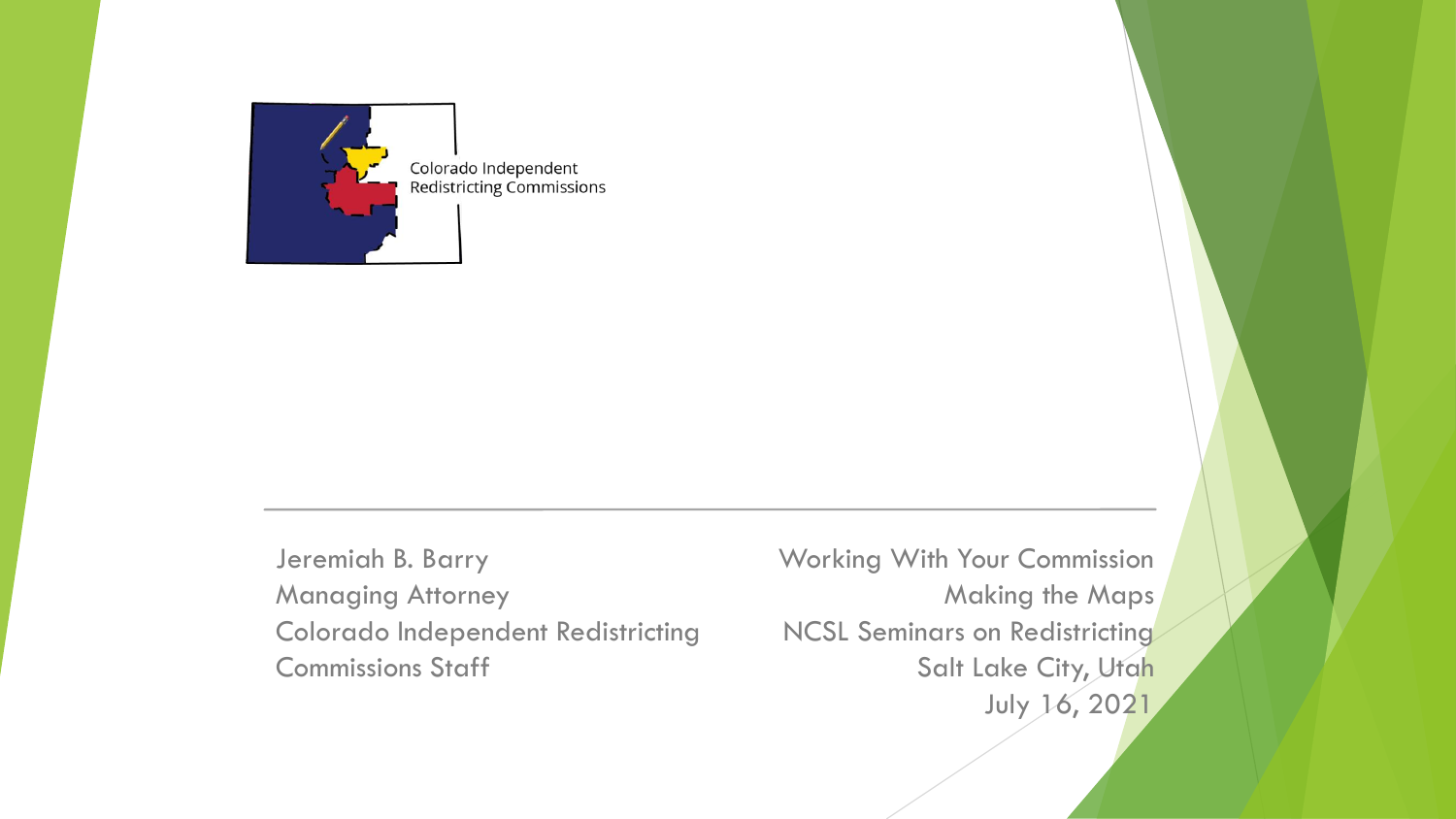**Section 44. Representatives in congress - congressional districts - commission created.** (1) **Declaration of the people.** The people of the state of Colorado find and declare that:

(a) The practice of political gerrymandering, whereby congressional districts are purposefully drawn to favor one political party or incumbent politician over another, must end;

(b) The public's interest in prohibiting political gerrymandering is best achieved by creating a new and independent commission that is politically balanced, provides representation to voters not affiliated with either of the state's two largest parties, and utilizes nonpartisan legislative staff to draw maps;

. . .

(e) For years certain political interests opposed competitive districts in Colorado because they are primarily concerned about maintaining their own political power at the expense of fair and effective representation; and

(f) Citizens want and deserve an inclusive and meaningful congressional redistricting process that provides the public with the ability to be heard as redistricting maps are drawn, to be able to watch the witnesses who deliver testimony and the redistricting commission's deliberations, and to have their written comments considered before any proposed map is voted upon by the commission as the final map.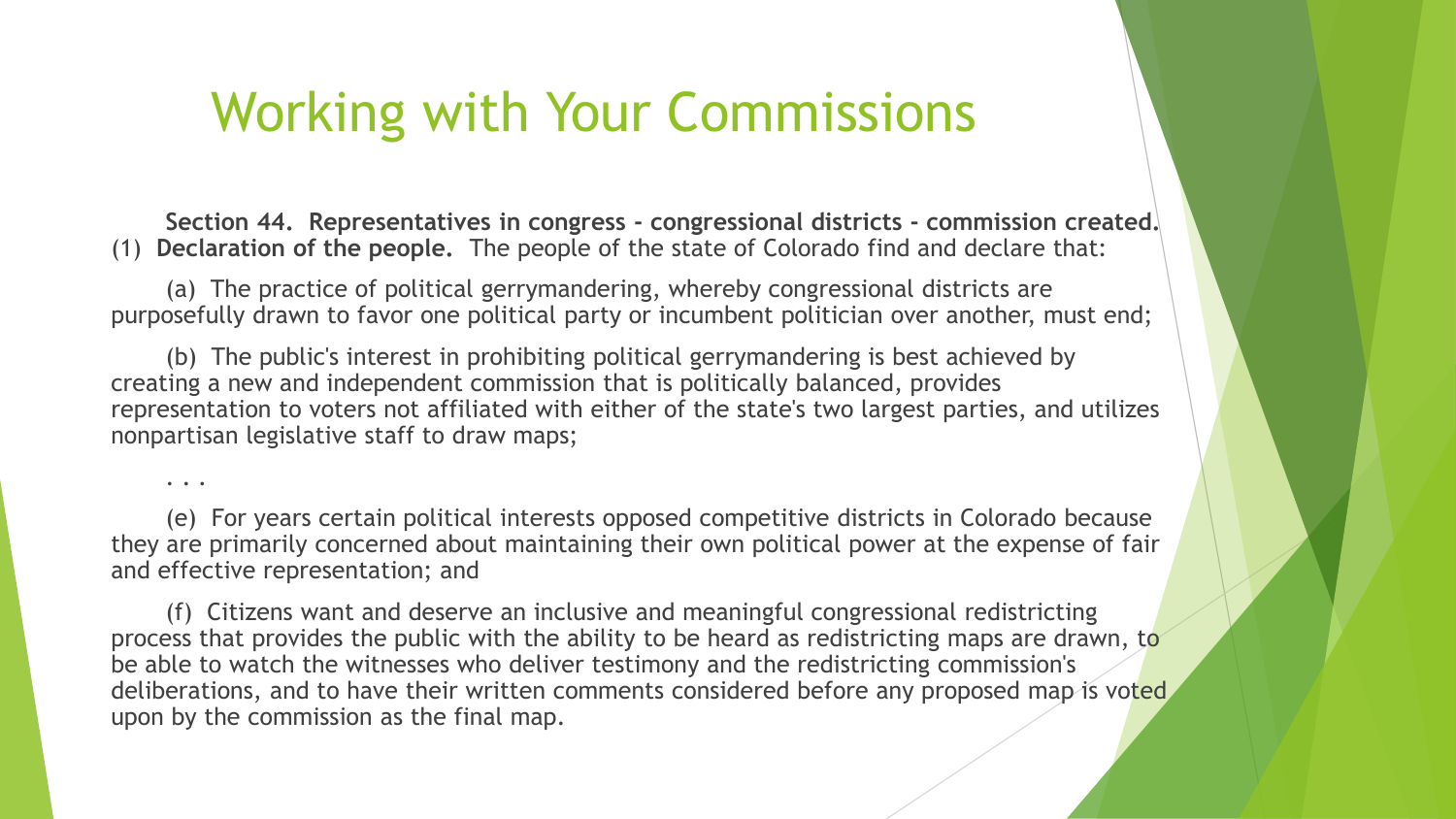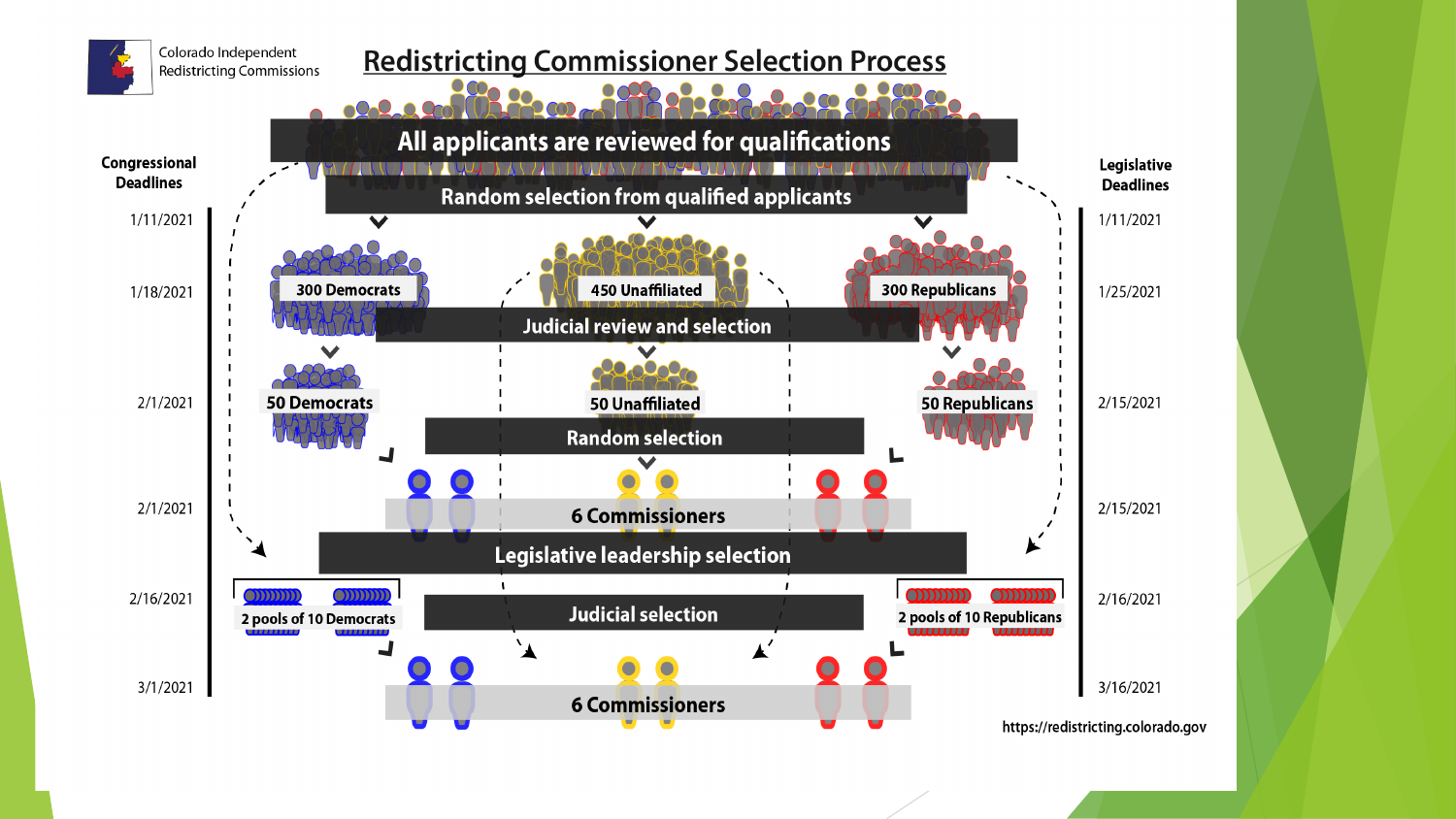However, the General Assembly does not have the power to compel the independent commissions or their nonpartisan staff to consider a particular source of population data or take any action beyond what Amendments Y and Z already require. The Amendments were expressly intended to remove the General Assembly from the redistricting process, instead vesting all authority to draw district maps with independent commissions.

*In re Interrogatories on Senate Bill 21-247 Submitted* 

*by the Colorado General Assembly*, No. 21SA146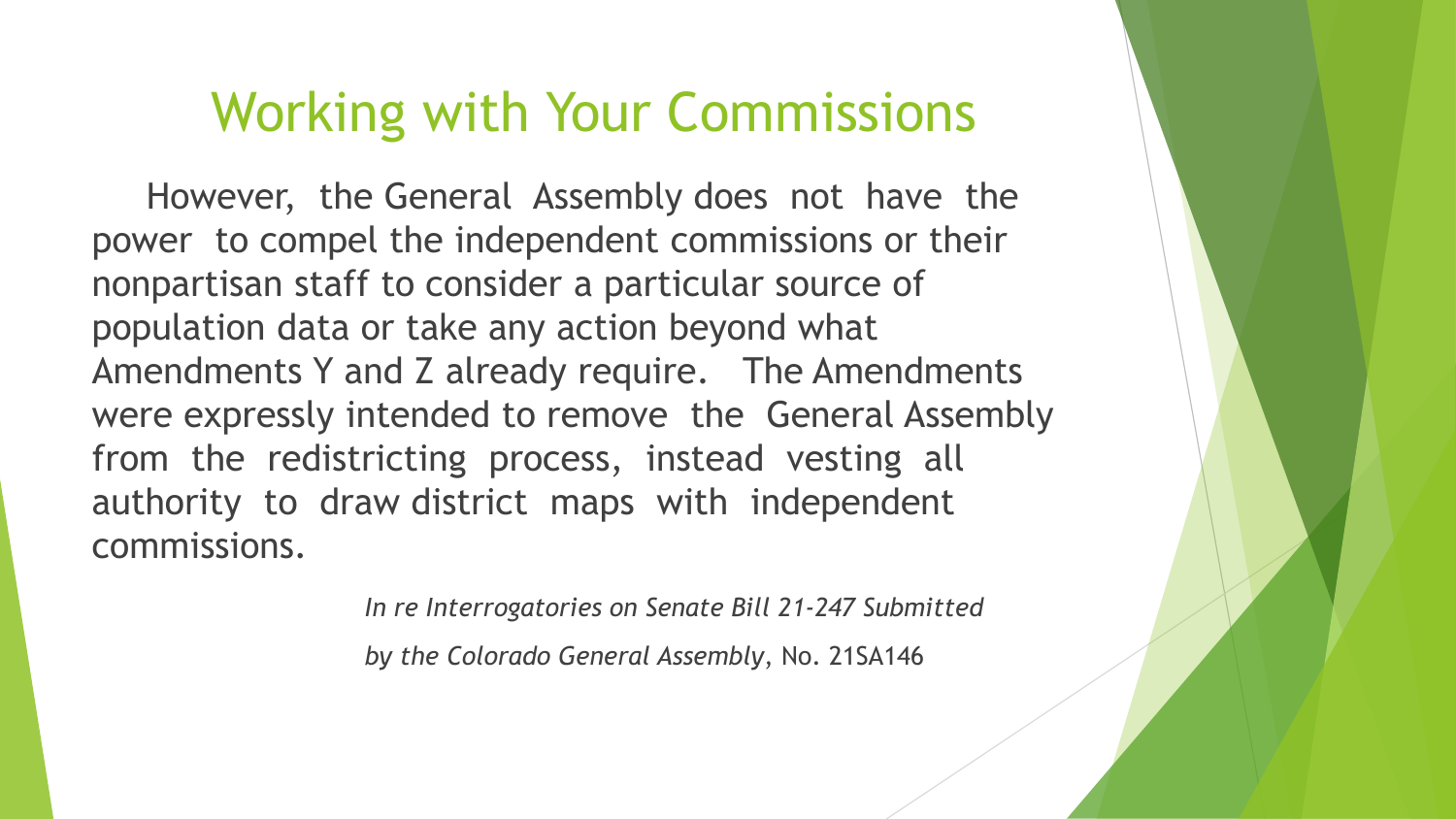Under this new scheme, the General Assembly has a discrete and limited role in appropriating funds for the commissions and nominating a limited number of applicants for consideration as commission members. See Colo. Const. art. V, §§44.1, 44.2, 47, 48. But nothing in the Amendments authorizes the General Assembly to enact implementing legislation or take actions that would otherwise curtail the commissions' constitutionally mandated independence.

> *In re Interrogatories on Senate Bill 21-247 Submitted by the Colorado General Assembly*, No. 21SA146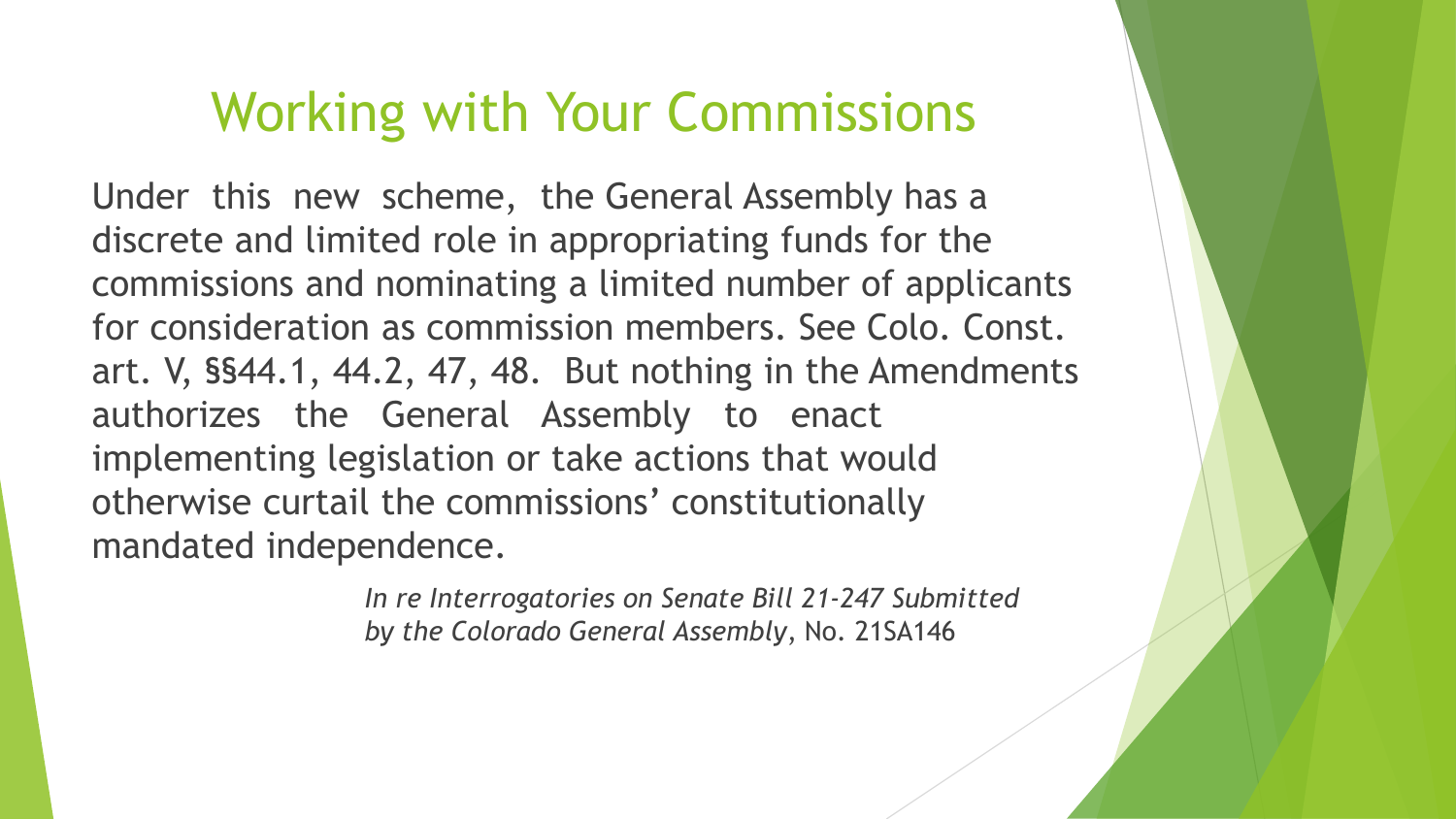Lessons to be learned from Colorado to date:

First, keep lines of communication open between leadership and the Commission

Second, be prepared to appropriate more money